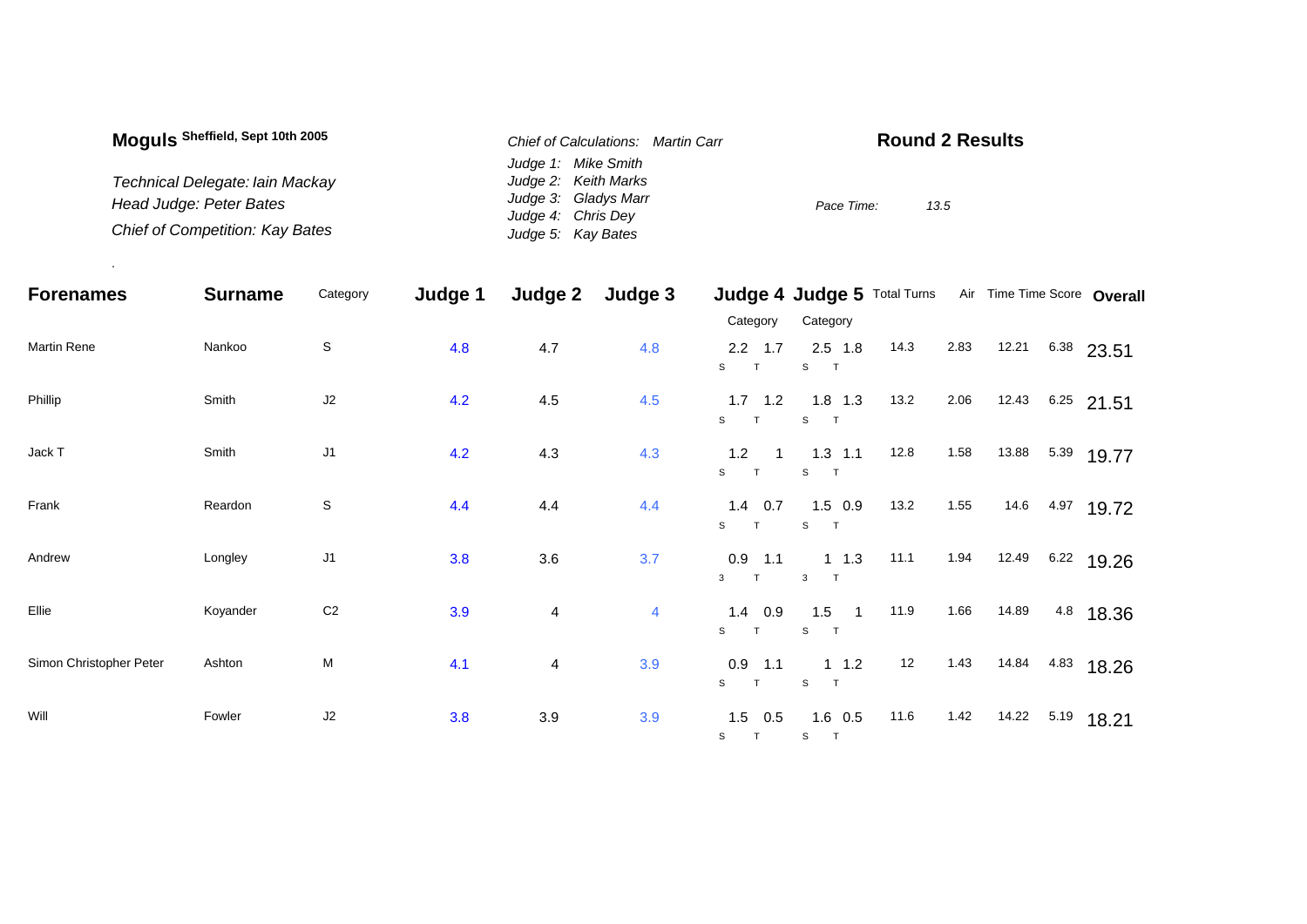| <b>Forenames</b> | <b>Surname</b> | Category       | Judge 1 | Judge 2 | Judge 3 | Category                             | <b>Judge 4 Judge 5 Total Turns</b><br>Category |       |      |       |      | Air Time Time Score Overall |
|------------------|----------------|----------------|---------|---------|---------|--------------------------------------|------------------------------------------------|-------|------|-------|------|-----------------------------|
| Kate Elizabeth   | Williams       | C <sub>2</sub> | 3.7     | 3.4     | 3.8     | $1.2 \quad 0.6$<br>S T               | $1.3$ 0.7<br>S T                               | 10.89 | 1.31 | 14.56 | 4.99 | 17.19                       |
| James            | Woods          | C <sub>2</sub> | 3.6     | 3.3     | 3.5     | $0 \t 1.5$<br>$\top$<br>$\mathbf{0}$ | $0$ 1.5<br>$0$ T                               | 10.4  |      | 13.24 | 5.77 | 17.17                       |
| James            | Machon         | J1             | 3.2     | 3.3     | 3.3     | 0.4<br>1.1<br>T S                    | $0.5$ 1.2<br>T S                               | 9.8   | 1.11 | 13.73 | 5.48 | 16.39                       |
| Peter            | Speight        | C <sub>2</sub> | 3.4     | 3.2     | 3.2     | 0.4<br>0.8<br>St<br><b>S</b>         | $0.4\quad 0.8$<br>St S                         | 9.8   | 0.76 | 14.85 | 4.82 | 15.38                       |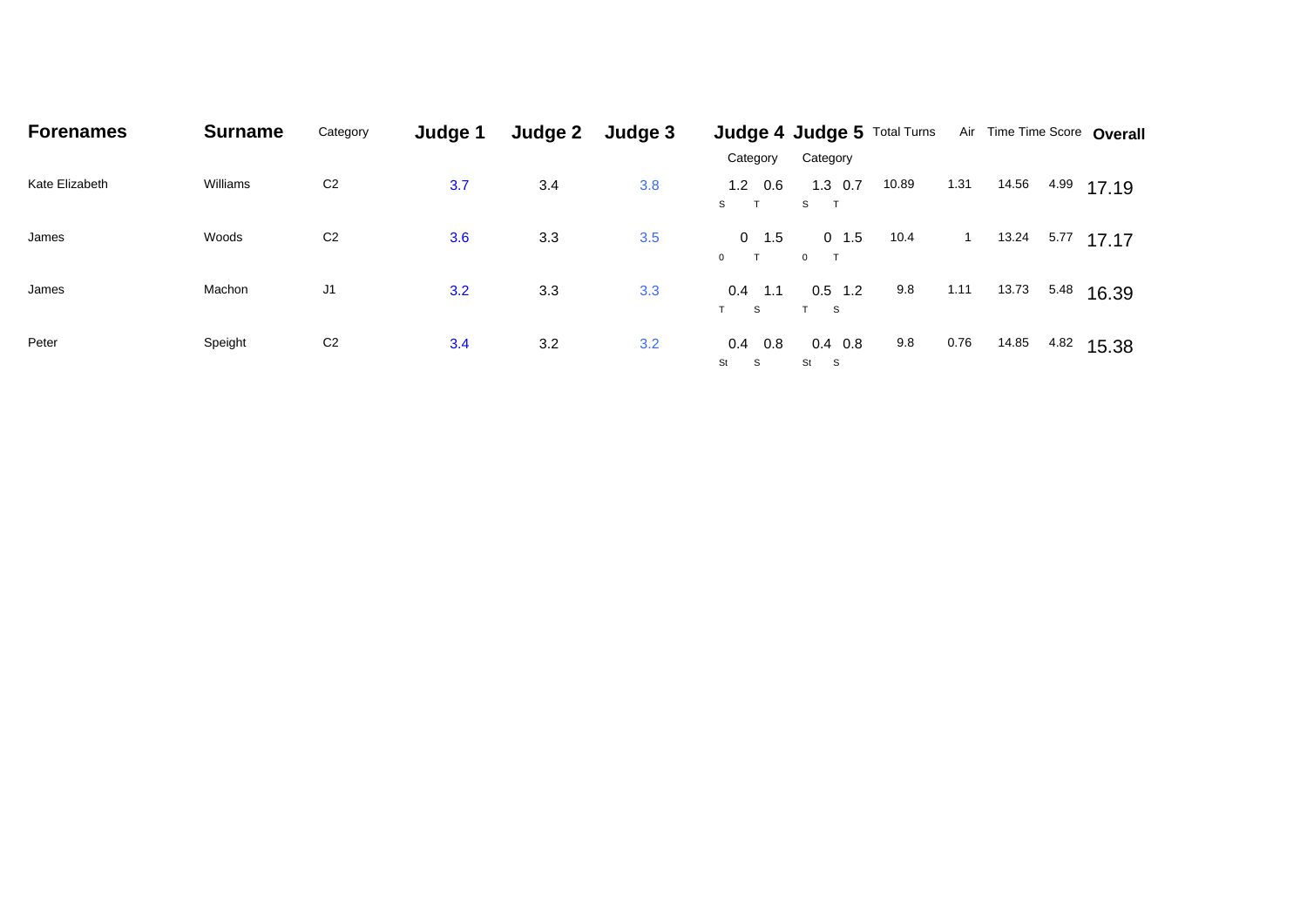| Moguls Sheffield, Sept 10th 2005 | Chief of Calculations: Martin Carr          | <b>Round 1 Results</b> |      |  |  |
|----------------------------------|---------------------------------------------|------------------------|------|--|--|
| Technical Delegate: Iain Mackay  | Judge 1: Mike Smith<br>Judge 2: Keith Marks |                        |      |  |  |
| Head Judge: Peter Bates          | Judge 3: Gladys Marr<br>Judge 4: Chris Dey  |                        |      |  |  |
| Chief of Competition: Kay Bates  | Judge 5: Kay Bates                          | Pace Time:             | 13.5 |  |  |

.

| <b>Names</b>            |          | Category       | Turns J1-3              |         |                |                               | <b>Air J4-5</b>                         | Total Turns and Air |      | Time in Sec and Score |      | Overall |  |
|-------------------------|----------|----------------|-------------------------|---------|----------------|-------------------------------|-----------------------------------------|---------------------|------|-----------------------|------|---------|--|
|                         |          |                |                         |         |                | Jump Category                 |                                         |                     |      |                       |      |         |  |
| <b>Martin Rene</b>      | Nankoo   | $\mathbb S$    | 4.8                     | 4.7     | 4.8            | $2.1$ 1.9<br>S<br>T           | $2.1$ 1.8<br>S<br>$\top$                | 14.3                | 2.72 | 12.67                 | 6.11 | 23.13   |  |
| Phillip                 | Smith    | J2             | 4                       | 4       | $\overline{4}$ | $1.2$ 1.7<br>S<br>$\top$      | $1.3$ 1.8<br>$\mathbb S$<br>T           | 12                  | 2.04 | 12.68                 | 6.11 | 20.15   |  |
| Frank                   | Reardon  | $\mathbb S$    | 4.1                     | 4       | 4              | 1.1<br>-1<br>$\mathbf S$<br>T | $1.4$ 1.1<br>S<br>T                     | 12.1                | 1.58 | 14.16                 | 5.23 | 18.91   |  |
| Simon Christopher Peter | Ashton   | ${\sf M}$      | $\overline{\mathbf{4}}$ | 3.9     | 3.9            | $1.3$ 0.9<br>S<br>T           | $1.4$ 1.9<br>S<br>T                     | 11.8                | 1.89 | 14.91                 | 4.78 | 18.47   |  |
| Jack T                  | Smith    | J <sub>1</sub> | 3.9                     | 3.8     | 3.9            | $1.3$ 0.9<br>S<br>T           | $1.3$ 1.1<br>$\mathbb S$<br>$\top$      | 11.6                | 1.58 | 14.19                 | 5.21 | 18.39   |  |
| Ellie                   | Koyander | C <sub>2</sub> | 4.1                     | 4       | $\overline{4}$ | $1.3$ 0.6<br>S<br>T           | $1.4$ 0.6<br>$\top$<br>S                | 12.1                | 1.35 | 14.97                 | 4.75 | 18.2    |  |
| Will                    | Fowler   | $\sf J2$       | 3.9                     | 4       | 3.9            | $1.6$ 1.1<br>s<br>T           | $1.6$ 1.2<br>S<br>T                     | 11.8                | 1.89 | 15.93                 | 4.18 | 17.87   |  |
| Andrew                  | Longley  | J <sub>1</sub> | 3.2                     | $3.5\,$ | 3.5            | 1.1<br>0<br>T.<br>0           | 1.2<br>$\mathbf 0$<br>T.<br>$\mathbf 0$ | 10.19               | 0.76 | 12.11                 | 6.44 | 17.39   |  |
| Kate Elizabeth          | Williams | C <sub>2</sub> | 3.5                     | 3.1     | 3.3            | $1.3$ 0.6<br>S T              | $1.4$ 0.6<br>S.<br>$\top$               | 9.89                | 1.35 | 14.01                 | 5.32 | 16.56   |  |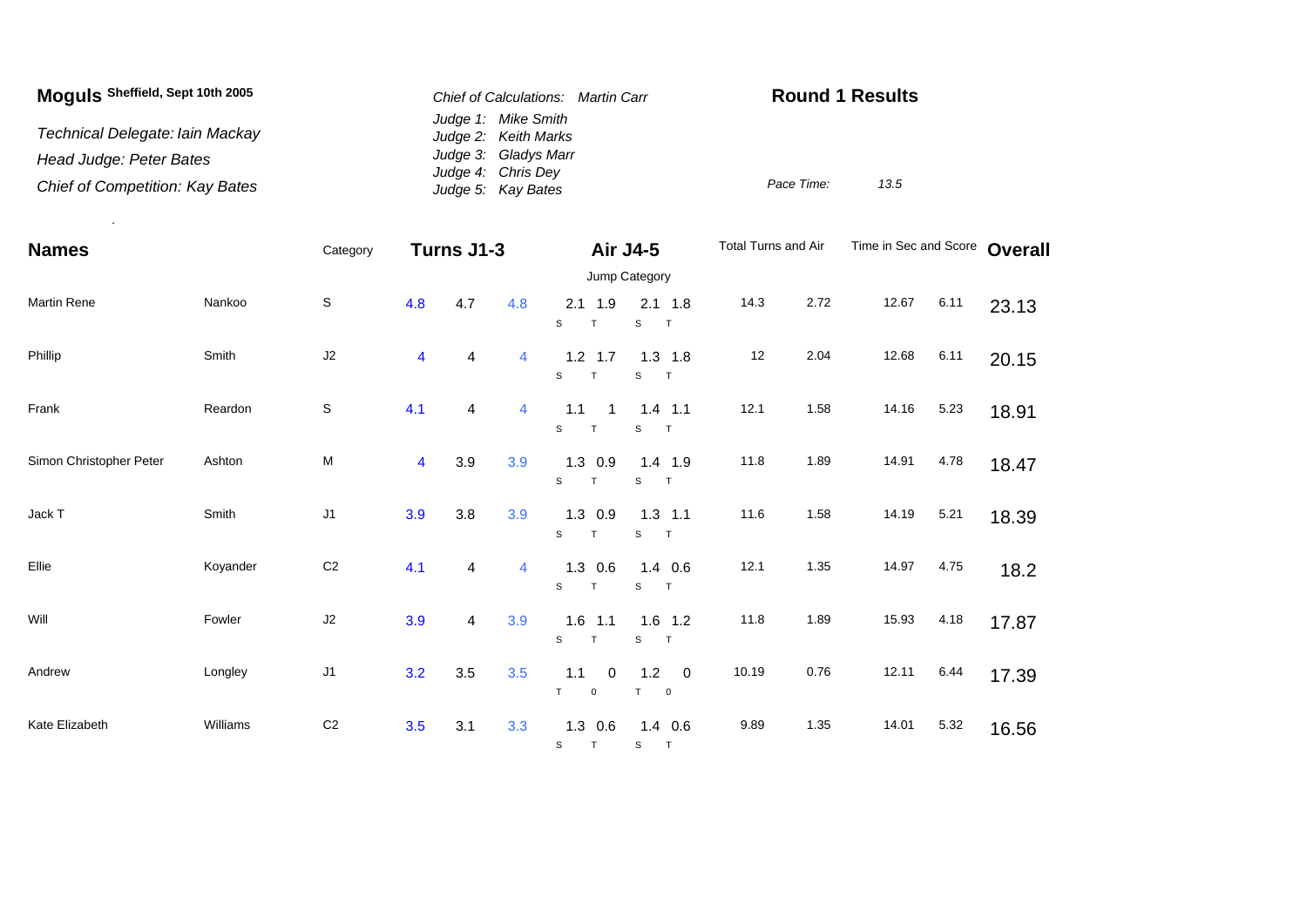| <b>Names</b>         |                  | Category       | Turns J1-3     |                  |                | Air J4-5                        |                                                                           | Total Turns and Air |         | Time in Sec and Score Overall |      |       |  |
|----------------------|------------------|----------------|----------------|------------------|----------------|---------------------------------|---------------------------------------------------------------------------|---------------------|---------|-------------------------------|------|-------|--|
|                      |                  |                |                |                  |                |                                 | Jump Category                                                             |                     |         |                               |      |       |  |
| James                | Woods            | $\mbox{C2}$    | 2.5            | 2.5              | 2.5            | $1.2$ 1.4<br>S<br>$\top$        | $1.3$ 1.5<br>$\mathbf S$<br>T                                             | $7.5\,$             | 1.85    | 13.11                         | 5.85 | 15.2  |  |
| Peter                | Speight          | C <sub>2</sub> | 2.9            | 2.6              | 2.8            | $0.4$ 0.6<br>$\mathbf S$<br>St  | $0.4$ 0.5<br>St<br>$\mathbf{s}$                                           | 8.3                 | 0.58    | 14.16                         | 5.23 | 14.11 |  |
| James                | Machon           | J1             | 2.4            | 2.3              | 2.2            | $0.4$ 1.1<br>$\mathsf{s}$<br>T. | $0.3$ 1.2<br>T<br>$\mathsf S$                                             | 6.9                 | 1.04    | 12.85                         | 6.01 | 13.95 |  |
| Alexandra L          | Houston          | C <sub>1</sub> | 3.5            | 3                | 3              | $0.5$ 0.8<br>T<br>$\mathbb S$   | $0.4$ 0.9<br>T<br>$\mathsf S$                                             | $9.5\,$             | 0.89    | 17.56                         | 3.21 | 13.6  |  |
| Rory                 | Flindall         | C1             | 2.6            | 2.7              | 2.6            | $1.1 \t0.6$<br>$\mathsf X$<br>S | $1.2 \quad 0.5$<br>$\mathbf S$<br>$\boldsymbol{\mathsf{X}}$               | 7.9                 | $1.2$   | 16.88                         | 3.62 | 12.72 |  |
| <b>Richard David</b> | Martin           | $\sf J2$       | 2.5            | 2.4              | 2.5            | $0.7\quad 0.5$<br>St<br>S       | $0.8\ 0.6$<br>$\mathbb S$<br>St                                           | 7.4                 | $0.8\,$ | 15.53                         | 4.42 | 12.62 |  |
| Joshua               | Law              | C <sub>1</sub> | 2.5            | 2.5              | 2.4            | 0.7<br>0<br>S<br>$\mathsf 0$    | 0.8<br>$\overline{\phantom{0}}$<br>$\mathbb S$<br>$\overline{\mathbf{0}}$ | 7.4                 | 0.52    | 16.06                         | 4.1  | 12.02 |  |
| Sam                  | Houston          | Mi             | 2.4            | 2.3              | 2.4            | $0.4$ 0.7<br>St<br>$\mathsf S$  | $0.5$ 0.7<br>St<br>$\mathbf{s}$                                           | 7.1                 | 0.71    | 16.79                         | 3.67 | 11.48 |  |
| Joe                  | Hides            | C <sub>1</sub> | 2.3            | 2.1              | 2.2            | 0.6<br>-1<br>T.<br>$\mathsf S$  | 0.5<br>$\overline{\phantom{0}}$ 1<br>T<br>$\mathsf S$                     | $6.6\,$             | 1.07    | 17.31                         | 3.36 | 11.03 |  |
| Robert               | Machon           | $\mbox{C2}$    | 1.5            | 2.1              | $\overline{2}$ | $0.5$ 0.7<br>$\mathsf S$<br>St  | $0.6$ 0.7<br>S<br>St                                                      | $5.6\,$             | 0.76    | 16.31                         | 3.95 | 10.31 |  |
| Josef                | Tomlinson        | C <sub>1</sub> | 2 <sup>1</sup> | 1.8              | 2.1            | $0.4$ 0.6<br>S<br>$\top$        | $0.5$ 0.6<br>S<br>T                                                       | 5.9                 | 0.71    | 16.84                         | 3.64 | 10.25 |  |
| Hannah J             | Handford-Styring | Mi             | $\overline{2}$ | $\boldsymbol{2}$ | $\overline{2}$ | $0.5$ 0.5<br>S T                | $0.6$ 0.5<br>S T                                                          | $\,6$               | 0.71    | 18.41                         | 2.71 | 9.42  |  |